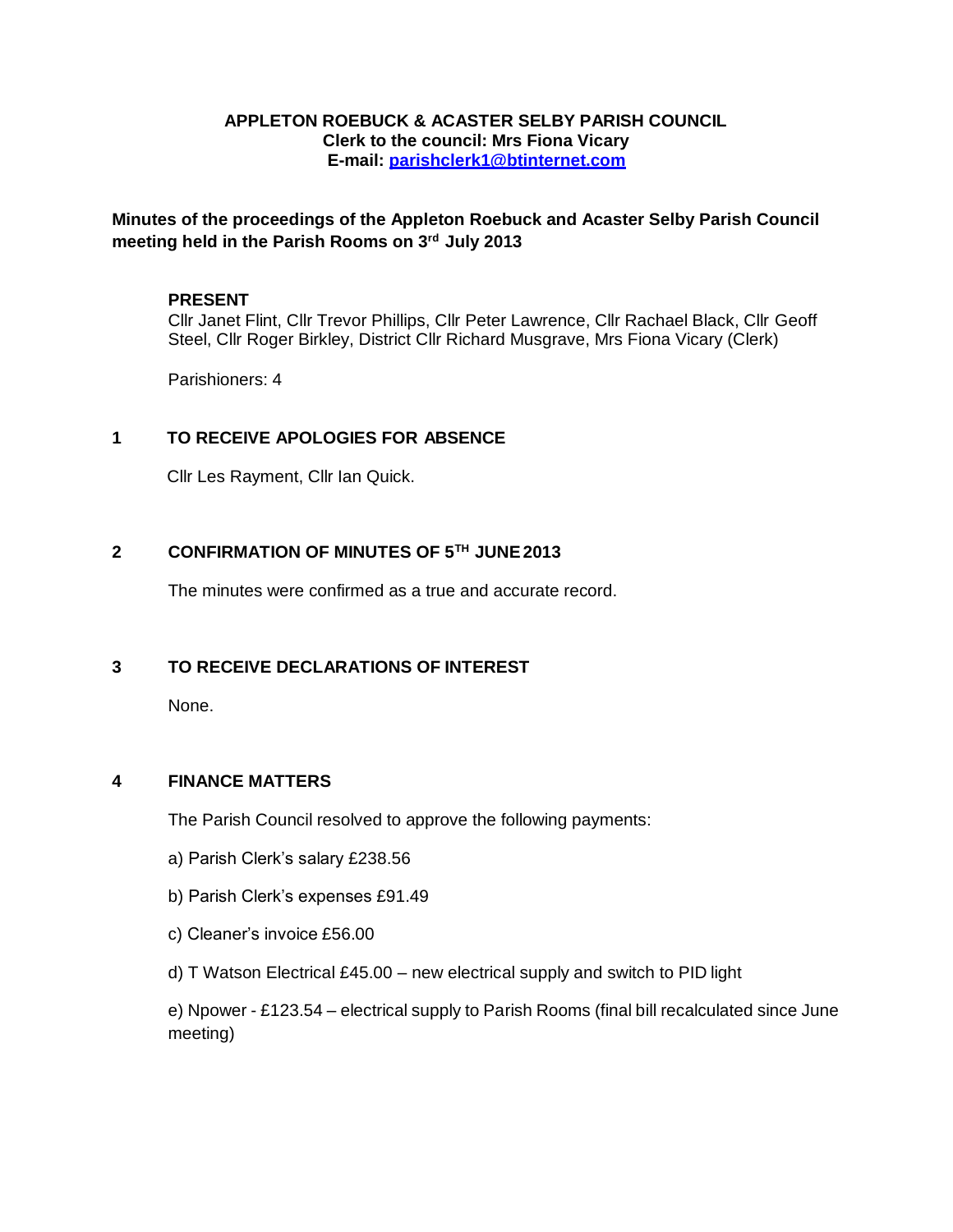Eon electricity statements for Parish Rooms received

Income received in May 2013: £5073.50 which includes the first installment of the precept £4377.50.

As there will not be a meeting of the Council during August, it was resolved to approve payments in advance and review them at the September meeting.

### **5 TO REVIEW THE HIRE RATES OF THE PARISH ROOMS**

It was resolved to move this to a closed session after the meeting.

The Clerk will investigate funding that may be available to help with improving village hall insulation.

During the closed session, the Parish Council resolved to look at hire charges for regular users and external funding on an individual basis.

### **6 TO PROVIDE AN UPDATE ON THE NEIGHBOURHOOD DEVELOPMENT PLAN PROCESS, INCLUDING:**

The initial steering group meeting has been held. The following positions were filled:

- Chairman Cllr Les Rayment
- Vice Chairman Cllr Janet Flint
- Secretary Mrs Pauline Rayment

A grant of £7000 has been offered to the Parish Council to help with the costs of writing a Neighbourhood Plan. It was resolved to accept the grant.

The Parish Council resolved the following matters:

- approved a letter to Selby District Council confirming the neighbourhood area for the Neighbourhood Development Plan
- approved the Statement of Community Involvement for the Neighbourhood Development Plan
- agreed in principle to include a contribution from the Parish Council of £1000.00 towards the costs of the Neighbourhood Development Plan
- approved the Steering Group's Terms of Reference

Cllr Phillips will take a funding bid to the CEF if appropriate.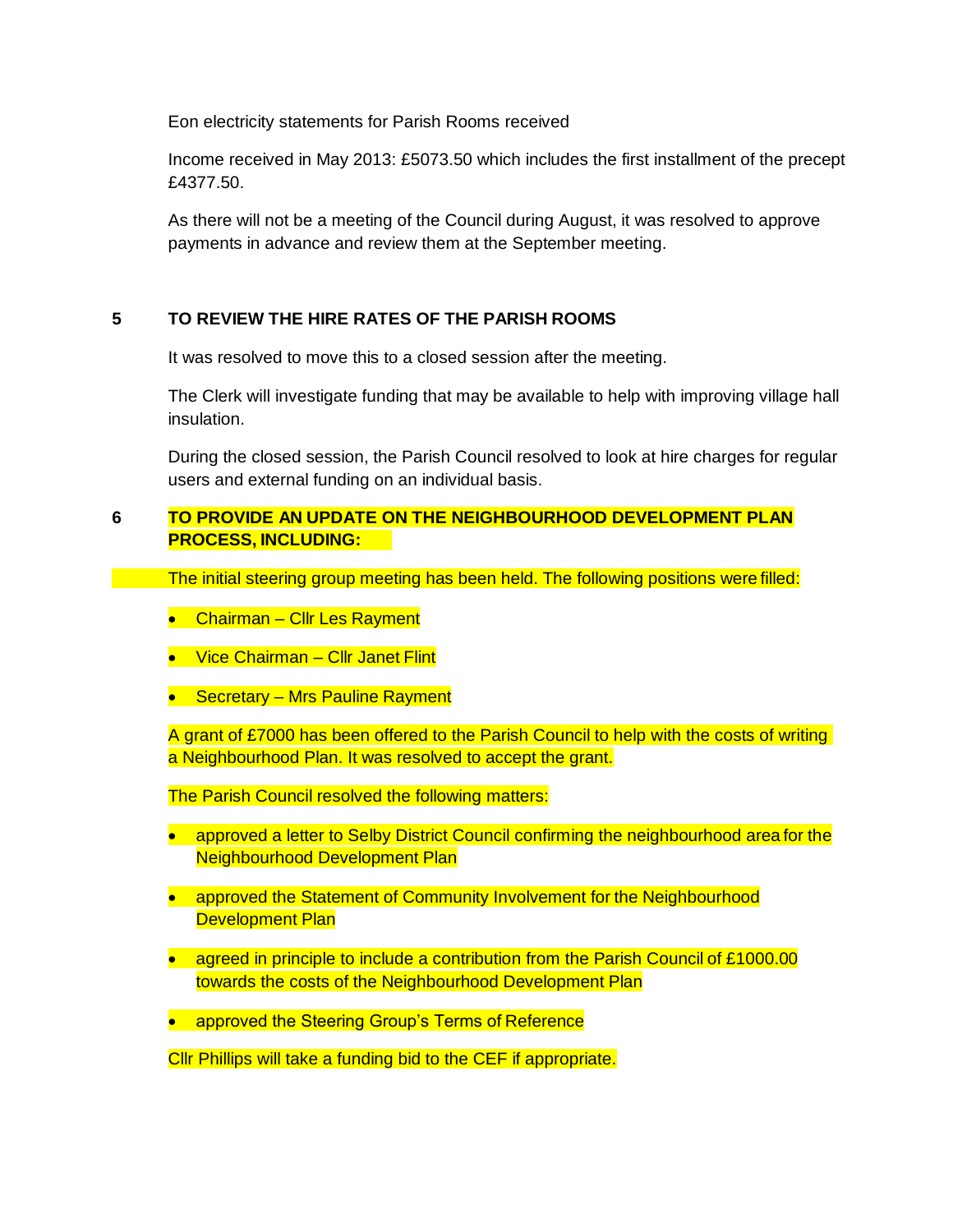#### **7 TO PROVIDE AN UPDATE FROM THE POLICE VISITING THE VILLAGE**

A PCSO visited Appleton Roebuck in June and did not encounter any problems or illegal parking. A number of people were spoken to regarding the Shop Hill area where problems can occur, particularly with farm traffic, if the road is blocked.

The Parish Council believes that the Road Safety Officer has not yet visited the school. County Cllr Casling will be contacted to help with this. **Action:** Clerk.

# **8 TO PROVIDE AN UPDATE ON THE RESPONSE FROM THE YORK DIOCESE REGARDING THE LAND ADJACENT TO ALL SAINTS CHURCH, APPLETON ROEBUCK**

The York Diocese has asked for further information regarding the potential use of the land.

It was resolved to move the issue of providing a play area to the Neighbourhood Development Plan Steering Group. **Action:** Clerk.

#### **9 TO APPROVE THE HIRE AGREEMENT FOR THE PARISH ROOMS**

It was resolved to approve the hire agreement. A different hire agreement will be introduced for regular hirers of the Parish Rooms.

# **10 TO CONSIDER TWO COMPLAINTS REGARDING THE BUILDING SITE IN MALT KILN LANE**

The initial problems with the builders have now settled down and it now appears to be a well-managed site.

The Parish Council expects the road surface to be repaired once the development has been completed.

## **11 TO CONSIDER ISSUING KEYS TO THE PARISH ROOMS FOR PRE-SCHOOL AND THE DRAMA GROUP**

It was resolved to provide the drama group with a key to the front door and pre-school one additional key (pre-school hold two in total).

#### **12 TO PROVIDE AN UPDATE ON THE JAMES CAMPNEY TRUST**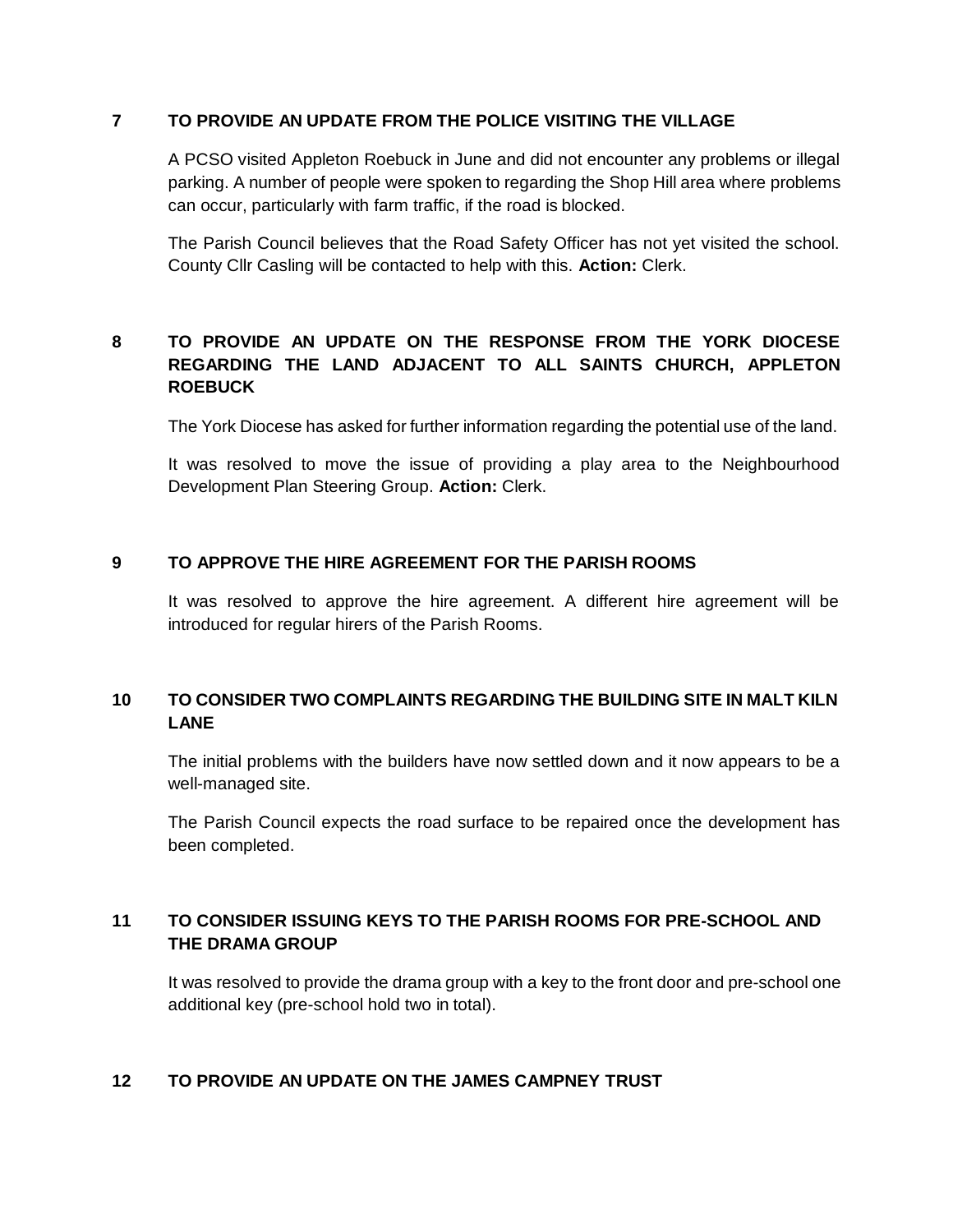There is some confusion regarding the James Campney Trust and the Dame Mary Lindsay Charity. A meeting will be held to discuss the issues. **Action:** Clerk.

# **13 TO PROVIDE AN UPDATE ON THE CLERK'S SUBMISSION FOR THE CERTIFICATE IN LOCAL COUNCIL ADMINISTRATION**

The Parish Clerk confirmed that she passed the Certificate in Local Council Administration (Cilca) in June 2013.

## **14 PLANNING**

a) Rebuild of existing first floor extension above garage extending existing roof over at Paddock House, Malt Kiln Lane, Appleton Roebuck. The Parish Council resolved to return no comments.

b) Retrospective application for the installation of an air source heat pump at Villa Farm Barn, Villa Farm Way, Appleton Roebuck. The Parish Council resolved to make the following comment: "The installation must be enclosed in a suitably ventilated acoustic enclosure so that noise from the operation of the heat pump is attenuated to ensure that the operation of the pump does not cause a noise nuisance to the occupants of adjacent residential properties, particularly during evening and night time hours. Also, before considering this application, the Planning Committee consults and receives a report from the District Council's Chief Environmental Health Officer on the proposed installation."

c) Extension to dropped kerb access to driveway at Thistle Dew, 4 Bond Lane, Appleton Roebuck. The Parish Council resolved to return no comments.

d) Proposed ground floor extension and alterations to the first floor at The Old Church House, Main Street, Appleton Roebuck. PERMISSION GRANTED.

e) Erection of a single storey agricultural storage building at Hill Top Farm, Back Lane, Acaster Selby. PERMISSION GRANTED.

## **15 CORRESPONDENCE**

- Correspondence requiring decisions or actions
	- Local Government Boundary Commission's electoral review of Selby this affects Appleton Roebuck and comments are required by 9<sup>th</sup> September 2013
	- Selby District Council National Non-Domestic Rates (NNDR) discretionary rate relief policy, consultation period runs from 17 June 2013 to 26 July 2013
- Correspondence for information
	- City of York Local Plan Preferred Options consultation June 2013